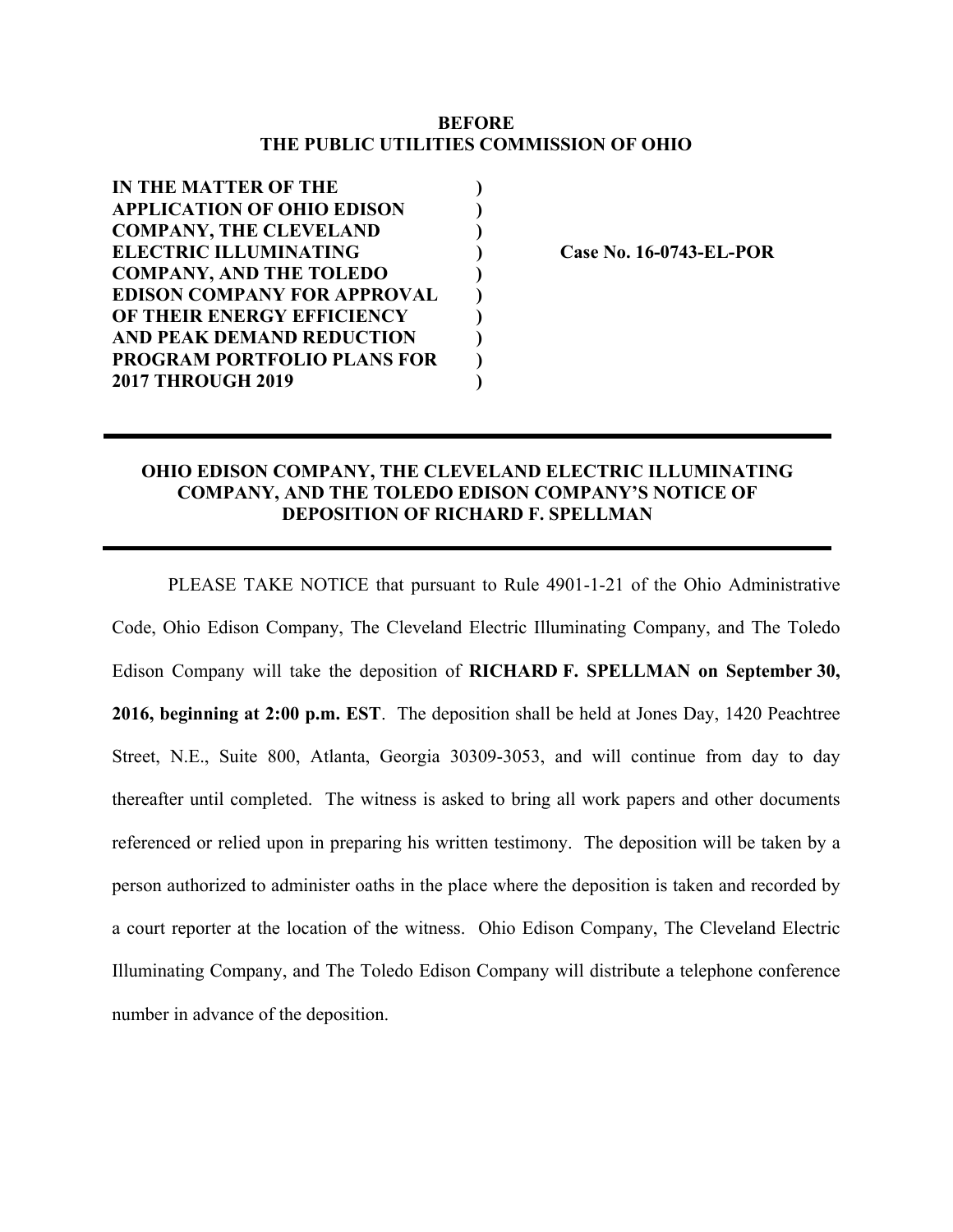Respectfully submitted,

*/s/ Erika Ostrowski* 

Carrie M. Dunn (#0076952) Erika Ostrowski (#0084579) Counsel of Record FIRSTENERGY SERVICE COMPANY 76 South Main Street Akron, Ohio 44308 Telephone: 330-384-5803 Facsimile: 330-384-3875 cdunn@firstenergycorp.com eostrowski@firstenergycorp.com

Kathy J. Kolich (#0038555) KOLICH & ASSOCIATES, LLC 1521 Hightower Drive Uniontown, Ohio 44685 Telephone: 330-316-2378 kjklaw@yahoo.com

Michael R. Gladman (#0059797) JONES DAY 325 John H. Hall McConnell Blvd. Suite 600 Columbus, Ohio 43215 Telephone: 614-281-3865 Facsimile: 614-451-4196 mrgladman@jonesday.com

*Attorneys for Applicant Ohio Edison Company, The Cleveland Electric Illuminating Company, and The Toledo Edison Company*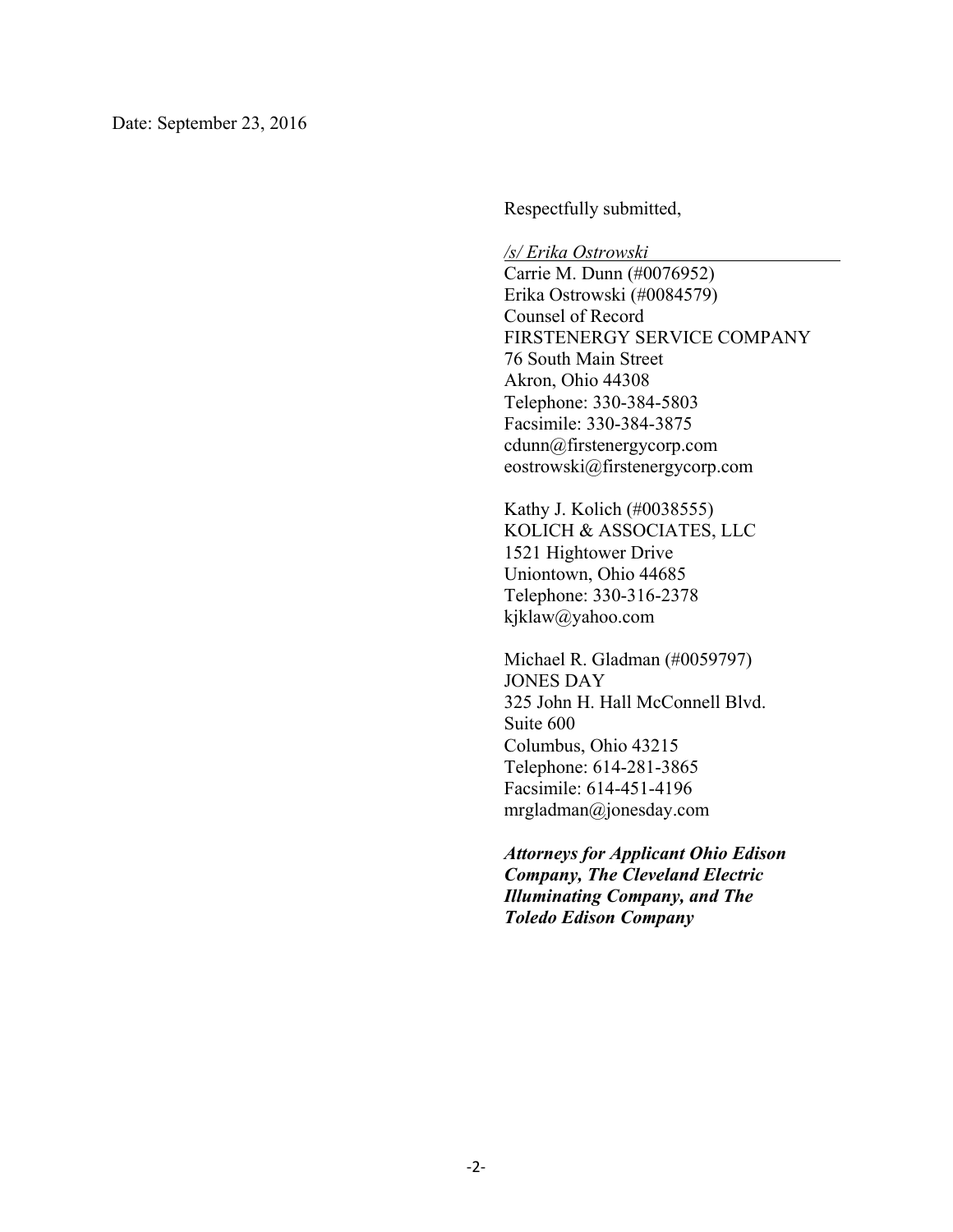## **CERTIFICATE OF SERVICE**

 I hereby certify that a copy of the foregoing *Notice of Deposition of Richard F. Spellman* will be served on this 23rd day of September, 2016 by the Commission's e-filing system to the parties who have electronically subscribed to this case and via electronic mail upon the following counsel of record:

| Colleen L. Mooney                          | <b>Robert Dove</b>                          |
|--------------------------------------------|---------------------------------------------|
| $\text{cmooney}(a)$ ohiopartners.org       | rdove@attorneydove.com                      |
|                                            |                                             |
| Ohio Partners for Affordable Energy        | <b>Natural Resources Defense Council</b>    |
|                                            |                                             |
| <b>Christopher Healey</b>                  | Kimberly W. Bojko                           |
| Christopher.healy@occ.ohio.gov             | bojko@carpenterlipps.com                    |
| Dane Stinson                               | Danielle Ghiloni Walter                     |
|                                            |                                             |
| DStinson@bricker.com                       | ghiloni@carperterlipps.com                  |
| Deb J. Bingham                             | Ohio Manufacturers Association Energy Group |
| bingham@occ.state.oh.us                    |                                             |
|                                            |                                             |
| <b>Ohio Consumers' Counsel</b>             |                                             |
|                                            |                                             |
| Madeline P. Fleisher                       | Matthew R. Pritchard                        |
| mfleisher@elpc.org                         | mpritchard@mwncmh.com                       |
|                                            |                                             |
| Robert Kelter                              | Samuel Randazzo                             |
| rkelter@elpc.org                           | $sam@m$ wncmh.com                           |
|                                            |                                             |
| <b>Environmental Law and Policy Center</b> | Industrial Energy Users of Ohio             |
|                                            |                                             |
| Ryan P. O'Rourke                           | Richard L. Sites                            |
| O'Rourke@carpenterlipps.com                | ricks@ohanet.org                            |
| Cheryl Smith                               | Matthew W. Warnock                          |
|                                            | mwarnock@bricker.com                        |
| $\sinith(\omega)$ carpenterlipps.com       |                                             |
| Counsel for The Kroger Company             | Dylan F. Borchers                           |
|                                            | dborchers@bricker.com                       |
|                                            |                                             |
|                                            | Teresa Orahood                              |
|                                            | torahood@bricker.com                        |
|                                            |                                             |
|                                            | The Ohio Hospital Association               |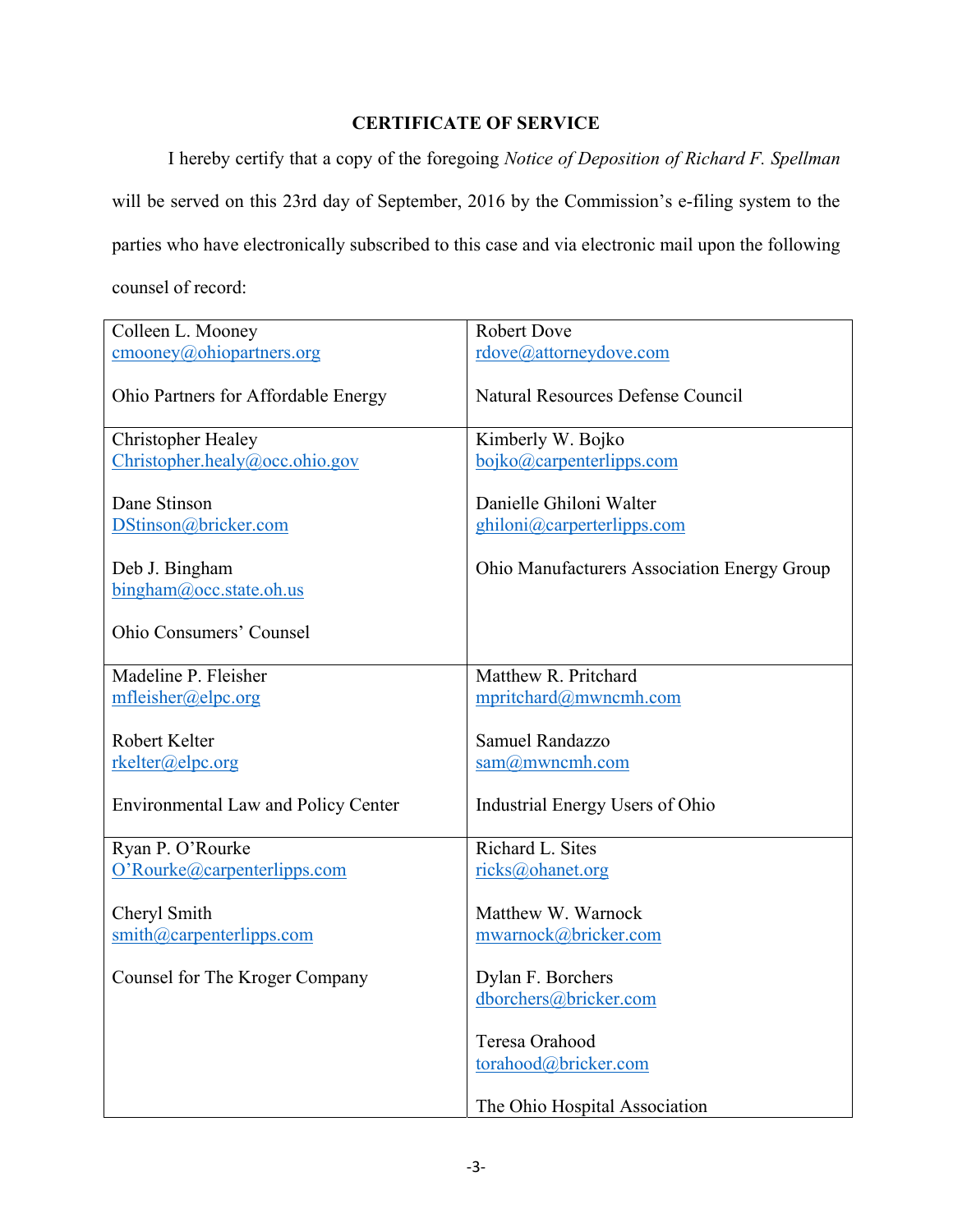| Joseph E. Oliker                    | Trent A. Dougherty                        |
|-------------------------------------|-------------------------------------------|
| joliker@igsenergy.com               | tdougherty@theoec.org                     |
|                                     |                                           |
| <b>IGS</b> Energy                   | Miranda Leppla                            |
|                                     | mleppla@theoec.org                        |
|                                     |                                           |
|                                     | <b>Ohio Environmental Council</b>         |
|                                     |                                           |
| John Finnigan                       | Christopher J. Allwein                    |
| jfinnigan@edf.org                   | callwein@keglerbrown.com                  |
|                                     |                                           |
| <b>Environmental Defense Fund</b>   | Energy Management Solutions, Inc.         |
|                                     |                                           |
| Joel E. Sechler                     | Natalia Messenger                         |
| sechler@carpenterlipps.com          | Natalia.Messenger@ohioattorneygeneral.gov |
|                                     |                                           |
| Gregory J. Poulos                   | <b>Tonnetta Scott</b>                     |
| Gpoulo@enernoc.com                  | Tometta.scott@ohioattorneygeneral.gov     |
|                                     |                                           |
| EnerNOC, Inc.                       | Ohio Attorney General for PUCO Staff      |
|                                     |                                           |
|                                     |                                           |
| Debra Hight                         |                                           |
| Debra.Hight@puc.state.oh.us         |                                           |
|                                     |                                           |
| Vesta Miller                        |                                           |
| Vesta.Miller@puc.state.oh.us        |                                           |
|                                     |                                           |
| Sandra Coffey                       |                                           |
| Sandra.Coffey@puc.state.oh.us       |                                           |
|                                     |                                           |
| Public Utilities Commission of Ohio |                                           |
|                                     |                                           |

## */s/ Erika Ostrowski*

An Attorney for Applicant Ohio Edison Company, The Cleveland Electric Illuminating Company, and The Toledo Edison Company